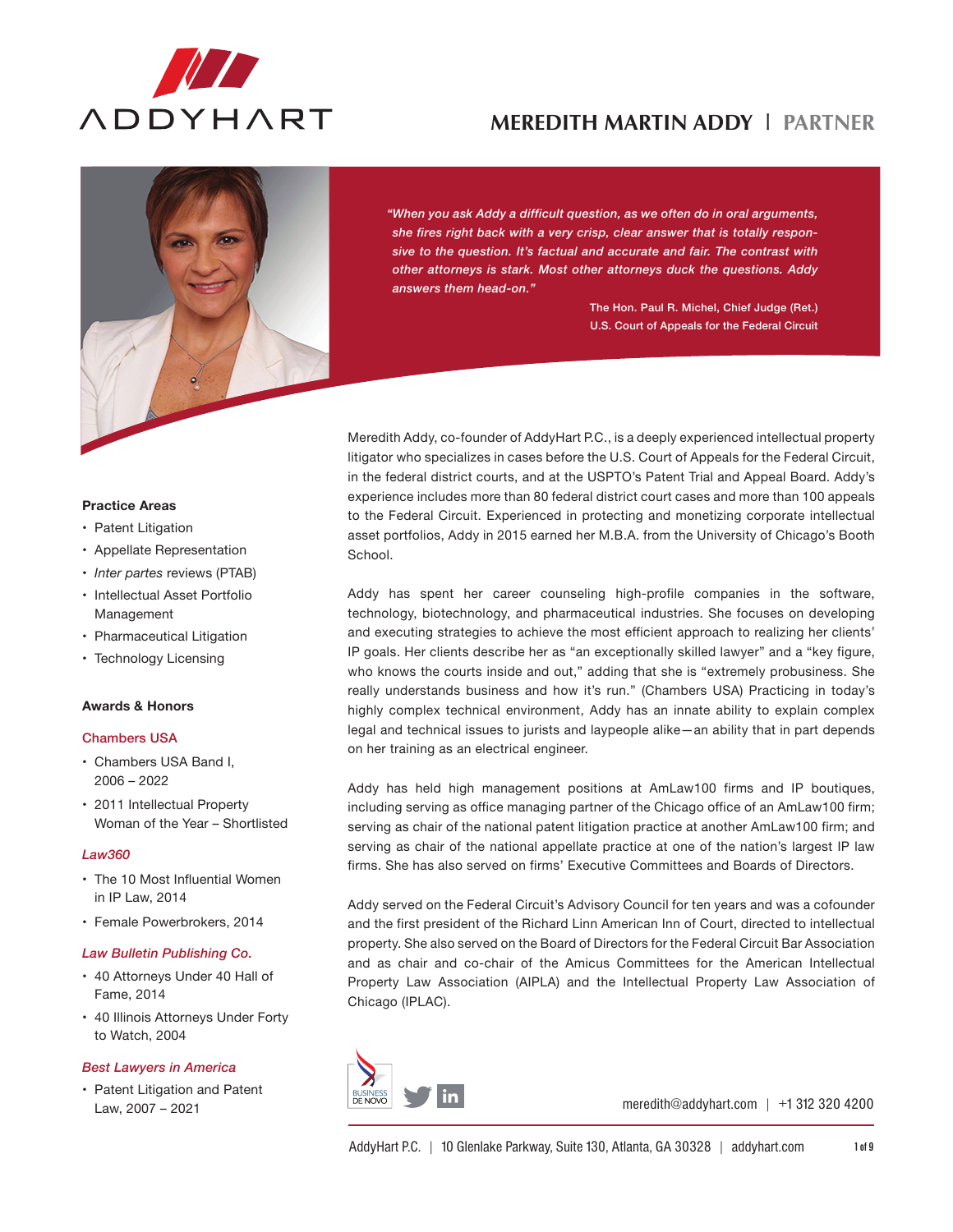

#### *Award & Honors (cont.)*

#### Illinois Super Lawyers

- Top 10 Super Lawyers in Illinois 2008, 2015, 2016
- Top 50 Female Super Lawyers in Illinois, 2005–2020
- Top 100 Super Lawyers in Illinois 2005, 2008, 2010, 2014–2019

#### *Intellectual Asset Management (IAM)*

- Patent Litigation 1000 (2014–2018)
- Patent Litigation 250 (2011, 2013)
- Top 20 Federal Circuit Practitioner
- Top 15 Illinois Patent Litigator, 2011
- • Leading Patent Litigator, 2011

## *Leading Lawyers Network*

- Top 10 Leading Women Intellectual Property Lawyers, 2015
- Top 10 Intellectual Property Lawyers, 2014
- Top 100 Women Lawyers, 2015
- Top 100 Women Business Lawyers, 2014–2015
- Top 250 Leading Business Lawyers, 2014

## *250 Top Women in IP by IPmetrics LLC*

#### *Legal 500, 2007–2008*

## *Managing Intellectual Property (MIP)*

- Top 250 Women in IP, 2013-2014, 2020–2021
- • IP Stars. 2013–2016, 2020–2021
- • Life Science Star Patent Litigation, 2012
- • Life Science Star Hatch-Waxman Litigation, 2012
- • Life Science Star Patent Strategy & Management, 2012

During her more than 25-year career in IP law, Addy has been appointed both as a Special Master under F.R.C.P. § 706, and as a Court-Appointed Expert under F.R.C.P. § 53, assisting district courts in handling various aspects of complex patent cases about technologies ranging from encryption to guided vehicles to medical devices, and advising on all aspects of the discovery process; claim construction and patent validity; summary judgment proceedings; pre-trial proceedings, and trial.

Addy created and writes the blo[g Business De Novo,](www.businessdenovo.com) to generate conversations around the business of innovation. She was a perennial editor of *Claim Construction in the Federal Circuit*, a publication of West LegalWorks, is a frequent speaker at legal and industry events, has taught CLE-credit courses on patent litigation, and has written numerous articles and publications.

## **Representative Cases: U.S. Supreme Ct. and Federal Circuit**

- • *Wildcat Licensing WI LLC v. Atlas Copco and Assembly Systems, LLC, General Motors, LLC, Faurecia Automotive Seating, LLC and Magna Int'l Inc.* (Fed. Cir. 2022). Represent appellant on appeal of a decision where the PTAB invalidated two Reissue patents related to automotive component manufacturing.
- • *Sisvel International S.A. v. Cradlepoint Inc., Dell Inc., Sierra Wireless, Inc. Thales DIS AIS Deutschland GmbH, ZTE Corp., & ZTE (USA) Inc. v. Sisvel International S.A.* (Fed. Cir. 2022). Represent Appellee Thales DIS AIS in five appeals from successful *inter partes* reviews where the PTAB struck down the challenged claims relating to wireless solutions in cellular 3G systems.
- • *Mexichem Amanco Holding S.A. v. Honeywell Int'l. Inc.* (Fed. Cir. 2020). Represented appellant on appeal of a decision of the PTAB upholding a patent related to hydrofluorocarbon (HFO) refrigerants in automobile air-conditioning systems. Settled.
- • *Honeywell Int'l. Inc. v. Mexichem Amanco Holding S.A.* (Fed. Cir. 2020). Represented appellee on two appeals of PTAB decisions invalidating patents related to HFO refrigerants used in air-conditioning systems. Settled.
- • *RideApp, Inc. v. Lyft, Inc., 20-1284* (Fed. Cir. 2020). Represented appellant on appeal of a summary judgment decision relating to section 112 indefiniteness regarding mobile applications for location tracking and ride hailing systems.
- • *In re Fatigue Fracture Tech.* (Fed. Cir. 2020). Represented patent owner on appeal of an adverse decision at the PTAB on an ex parte reexamination filed on a patent related to automotive equipment.
- • *Navistar Inc. v. Fatigue Fracture Tech.* (Fed. Cir. 2019). Represented patent owner on appeal of an adverse decision at the PTAB in an *inter partes* review filed on a patent related to automotive manufacturing process.
- • *Shure Incorporated v. Clear One, Inc.* (Fed. Cir. 2019). Represented patent challenger on appeal of an adverse PTAB decision relating to beamforming in microphones.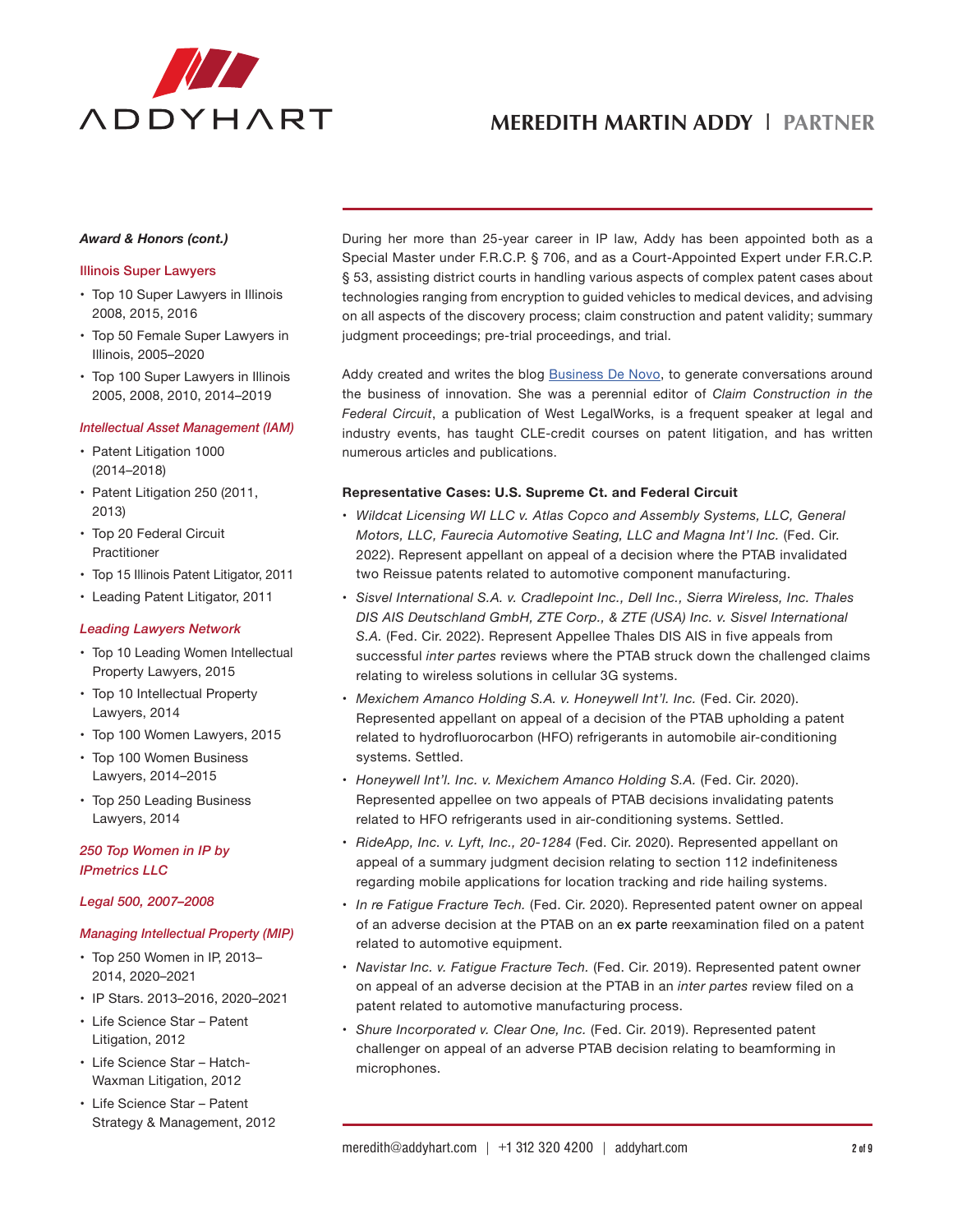

#### *Award & Honors (cont.)*

### *Faculty & CLE Instruction*

- • Featured faculty member in Patent Masters series sponsored by *IP Watchdog*, 2019-2021.
- • Featured faculty member in ongoing series at the Practising Law Institute on patent litigation, 2014–2018.

### **Bar Admissions**

- • Illinois
- • Georgia
- • District of Columbia
- • U.S. Patent & Trademark Office

#### **Admissions to Courts**

- • U.S. Supreme Court
- • U.S. Ct. of Appeals for the Federal Circuit
- • U.S. Ct. of Appeals for the Second Circuit
- • U.S. Ct. of Appeals for the Seventh Circuit
- • U.S. Ct. of Appeals for the Dist. of Columbia
- • U.S. International Trade Commission
- • U.S. Court of Federal Claims
- • U.S. Dist. Ct. N.D. Ill. (member Trial Bar)
- • U.S. Dist. Ct. N.D. Ga.
- • Supreme Court of Georgia
- • Supreme Court of Illinois
- • Patent Trial and Appeal Board
- • *Athena Diagnostics v. Mayo Collaborative* (S.Ct. 2019). Represented *amicus curiae* in certiorari petition regarding Federal Circuit's treatment of diagnostics under 35 U.S.C. § 101.
- • *Sophos v. RPost* (Fed. Cir. 2019). Represented RPost on appeal of a fee decision.
- • *DiStefano Patent Trust III v. LinkedIn Corporation* (Fed. Cir. 2019). Represented patentee on appeal of a district court dismissal under 35 U.S.C. § 101.
- • *Athena Diagnostics v. Mayo Collaborative* (Fed. Cir. 2018). Represented *amicus curiae* in brief requesting the court revisit the 35 U.S.C. § 101 decision *en banc*.
- • *Sophos v. RPost* (Fed. Cir. 2018). Represented RPost on appeal of an adverse district court validity decision.
- • *TC Heartland LLC v. Kraft Foods Group Brands LLC* (S. Ct. 2017). Represented American Intellectual Property Law Association (AIPLA) as *amicus curiae* on writ of certiorari about proper interpretation of patent venue statute 28 U.S.C. § 1400(b).
- • *RecogniCorp, LLC. v. Nintendo CO., Ltd.* (S. Ct. 2017). Represented Raymond A. Mercado Ph.D. and Inventor Groups as *amici curiae* on petition for writ of certiorari in case about the proper application of 35 U.S.C. § 101.
- • *Evolutionary Intelligence v. Sprint Nextel, et al.* (Fed. Cir. 2017). Represented patentee on petition for writ of certiorari in case about the scope of analysis when determining patent-eligible subject matter under 35 U.S.C. § 101.
- • *Synopsys v. Mentor Graphics* (S. Ct. 2017). Represented Intellectual Property Law Association of Chicago as *amicus curiae* on petition for writ of certiorari in case about the scope of analysis when determining patent-eligible subject matter under 35 U.S.C. § 101.
- • *Elbit Sys. Am. v. Thales Visionix, Inc.* (Fed. Cir. 2017). Represented defense contractor-patentee Thales Visionix as appellee on appeal from a favorable decision of the Patent Trial and Appeal Board holding that specific claims of its patents were not invalid based on prior art.
- • *In re Openings dba Total Door* (Fed. Cir. 2017). Represented appellant manufacturer of industrial doors on appeal of an adverse decision of the Trademark Trial and Appeal Board that its proposed mark is functional.
- • *Thales Visionix, Inc. v. Elbit Systems, Inc.* (Fed. Cir. 2017). Represented appellant defense contractor on successful appeal reversing the decision from the Court of Federal Claims that its patent was not valid as covering patent-ineligible subjectmatter under 35 U.S.C. § 101.
- • *HTC v. IPCom* (Fed. Cir. 2016). Represented patentee on appeal of an adverse decision by the Patent Trial and Appeal Board that its mobile technology patent is not valid.
- • *Zoltek Corp. v. U.S.* (Fed. Cir. 2016). Represented materials company on successful appeal of an adverse decision of the Court of Federal Claims that its patent on carbon fiber was not valid.
- • *Continental Automotive Systems U.S., Inc. v. Schrader-Bridgeport International, Inc.* (Fed. Cir. 2014). Represented international automotive company on appeal from adverse decision of the PTAB.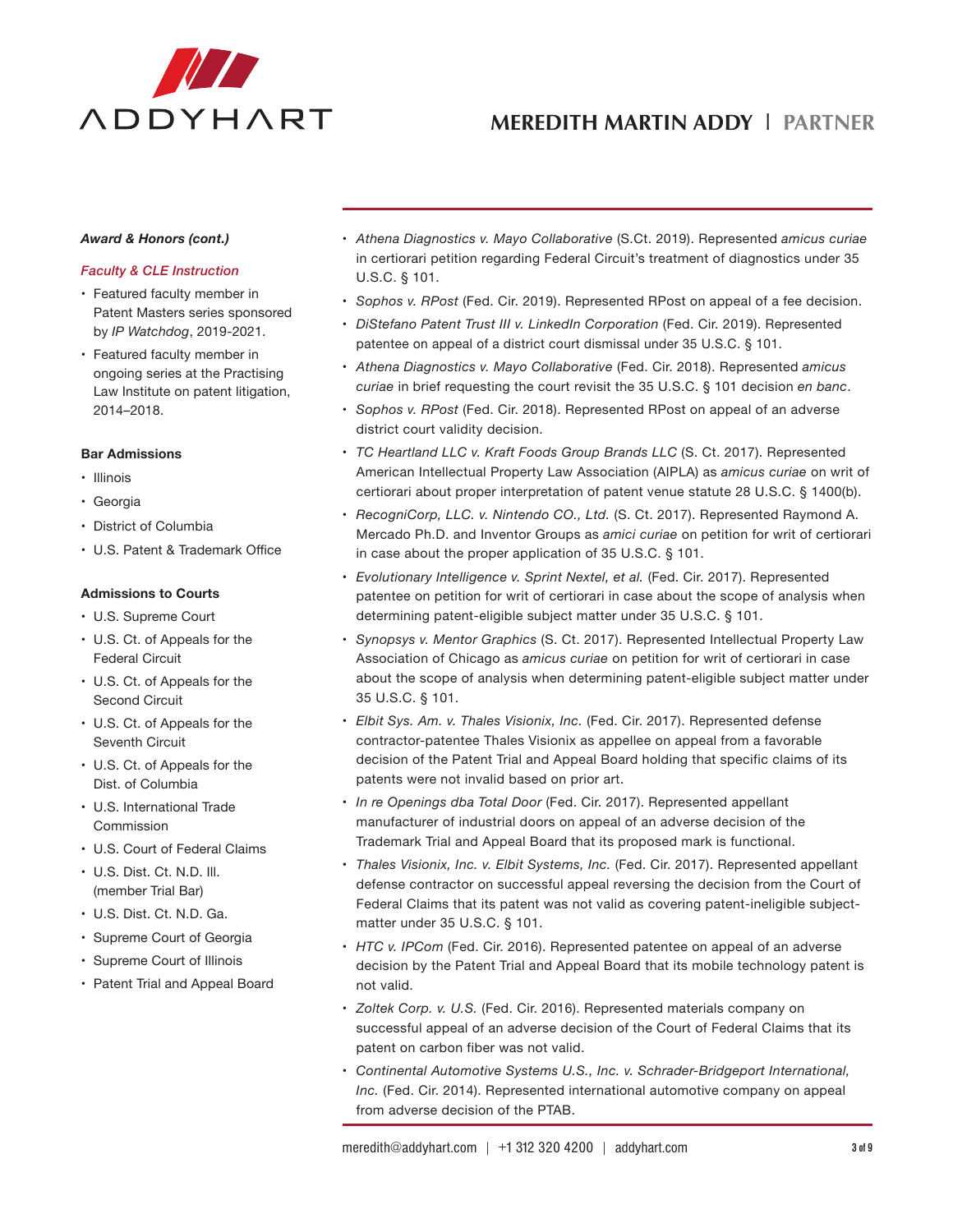

### **Education**

- • JD *cum laude*, Univ. of Georgia School of Law
- • BSEE, Rice University
- LLM with honors, Intellectual Property, John Marshall Law School, Chicago
- MBA, University of Chicago Booth School of Business

#### **Professional Memberships**

- Federal Circuit Advisory Council, 2004-2014
- • Richard Linn American Inn of Court for IP (Chicago) – Co-Founder and First President, 2007-2009
- • Federal Circuit Bar Association Board of Directors, 2011-2017
- • American Intellectual Property Law Association (AIPLA) – Chair of Amicus Committee, 2007-2008

### **Board Memberships**

• Art Sandy Springs (ArtSS), (2019-present)

- • *Industrial Technology Research v. ITC* (Fed. Cir. 2013). Represented international electronics company on appeal from final determination of the U.S. International Trade Commission that patents are not infringed. Case was affirmed.
- • *Allergan, Inc. v. Apotex* (Fed. Cir. 2013). Represented pharmaceutical company in appealing a district court decision finding infringement and validity of patents covering Latisse® treatment for thinning eyelashes.
- • *AstraZeneca v. Sandoz* (Fed. Cir. 2013). Represented pharmaceutical company in appeal of trial court determination that patents on Pulmicort Respules®, generic budesonide, are either invalid or not infringed.
- • *Randall Mfg. v. Rea* (Fed. Cir. 2013). Represented manufacturing company in successful reversal of adverse reexamination determination by USPTO.
- • *Iris Corporation v. Japan Airlines Int'l Co., Ltd.* (Fed. Cir. 2014). Represented airline as appellee from judgment of noninfringement involving method for manufacturing e-passports. Case decided favorably for client.
- • *Abbott Labs. v. Sandoz* (Fed. Cir. 2009) (partially en banc). Successfully represented Sandoz on appeal resolving a long-standing Federal Circuit split on infringement of product-by-process claims. The Court ruled in favor of our client that the asserted product-by-process claims were not infringed, and resolved en banc the longstanding conflict, holding that product-by-process claims cannot be infringed by "products made by processes other than the one claimed."

### **Representative Cases in the Trial Courts**

- • Currently representing indemnitor in multiple patent litigations covering more than 20 patents relating to telecommunications equipment and asserted to be standard essential.
- • *PerDiemCo. v. RM Acquisition d/b/a Rand McNally* (N.D. Ill.). Represent patentee asserting geofencing and electronic logging devices (ELD).
- • *Centre de Recherche Medico Dentaire v. Digital Smile Design et al.* (S.D. Fla.). Represent patentee asserting a patent covering smile design systems.
- • *Thales Visionix, Inc. v. United States and Elbit Systems of America.* Represented defense contractor-plaintiff patentee before the Court of Federal Claims in litigation about technology supporting the inertial navigation system in pilot helmets in the F-35 Joint Strike Fighter. Settled on terms favorable to our client.
- • *Triple T Enterprises v. KFC, Inc., Grubhub Inc., and Postmates Inc.,* (D. Idaho). Represented holder of Smoky Mountain family of trademarks in assertion of trademark infringement against fast food company and associated delivery companies. Settled on terms favorable to client.
- • *Kavod Pharma. & Kavack Pharma. v. Apex Pharmaceuticals, Inc.* (D. N.J. Bank.). Represented pharmaceutical company as creditor in adversarial action proceeding in bankruptcy court.
- • *PerDiemCo, LLC v. GPS Insight, LLC* (N.D. Ill.). Represented patentee on assertion that defendant infringed eight patents related to geofencing and electronic logging devices (ELD) used in the trucking industry.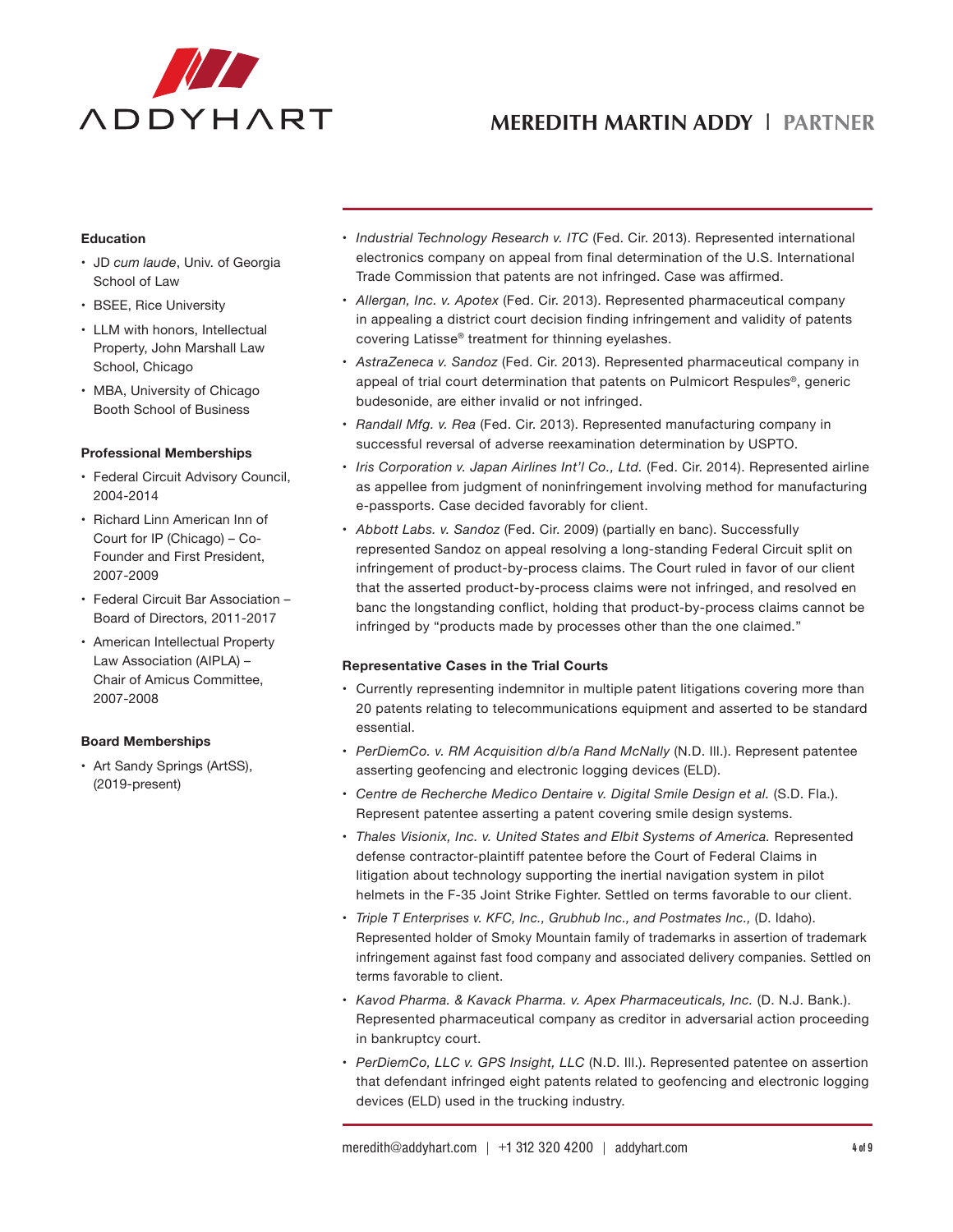

- • *In re Aceto Corporation, et al.* (D. N.J. Bank.). Represented pharmaceutical company as creditor in bankruptcy proceeding.
- • *Gebo Cermex USA, Inc., et al v. ACMI USA, Inc.* (N.D. Ga.). Represented plaintiff patentee in enforcement of patent on manufacturing conveyor systems.
- • *Apex Pharmaceuticals, Inc. v. Pack Pharmaceuticals, LLC and Rising Pharmaceuticals, Inc.* (Cir. Ct. Cook Cty. 2017). Represented pharmaceutical company in breach of contract action on several products.
- • *Gebo Cermex USA, Inc., et al. v. Alliance Industrial Corp.* (W.D. Va.). Represented plaintiff patentee in enforcement of patent on manufacturing conveyor systems. Resolved favorably.
- • *Synopsys, Inc. v. RPost holdings Inc.* (N.D. Cal.). Represented provider of proprietary messaging platforms in asserting patents against competitor who filed declaratory judgment action.
- • *Trend Micro, Inc. v. RPost Holdings Inc.* (N.D. Cal.), and *RPost Holdings Inc. v. Trend Micro, Inc.* (N.D. Cal.). Represented provider of proprietary messaging platforms in asserting patents against competitors who filed declaratory judgment action.
- • *Veraseal LLC v. Wal-Mart Stores, Inc., et al.* (E.D. Tex. 2018). Represented intervenor-defendant indemnitor in patent litigation about bottle and closure systems.
- • *Gebo Cermex USA, Inc. v. Descon Conveyor Systems & Consultants Inc.* (N.D. Ga. 2018). Represented plaintiff patentee in enforcement of patent on manufacturing conveyor systems.
- • *Watlow v. Continental Automotive Systems, Inc.* (E.D. Mo. 2016). Represented automotive supplier as defendant in patent litigation related to temperature sensors.
- • *Cascades v. CCH, a Wolters Kluwer Company* (N.D. Ill. 2015). Represented publishing company as defendant in patent litigation on web page linking technology.
- • *Eli Lilly v. Sun Pharmaceuticals* (D. Ind. 2013). Represented pharmaceutical company in district court litigation on drug for treating certain types of cancer.
- • *APP Pharma v. Navinta* (D.N.J. 2012). Represented pharmaceutical company in patent litigation through preliminary injunction hearing related to Naropin® and generic ropivacaine hydrochloride.
- • *Allergan v. Apotex, et al.* (M.D.N.C. 2012). Represented international pharmaceutical company in patent litigation through trial under the Hatch-Waxman Act related to bimatoprost, sold by Allergan as Latisse® for hypotrichosis.
- • *Pfizer v. Sandoz Inc.* (D.N.J. 2011). Represented international pharmaceutical company in patent litigation under the Hatch-Waxman Act related to pregabalin, sold by Pfizer as Lyrica®. Case settled during trial.
- • *Allergan v. Sandoz Inc.* (D. Del. 2011). Represented international pharmaceutical company in patent litigation through trial under the Hatch-Waxman Act related to bimatoprost, sold by Allergan as Lumigan® for glaucoma.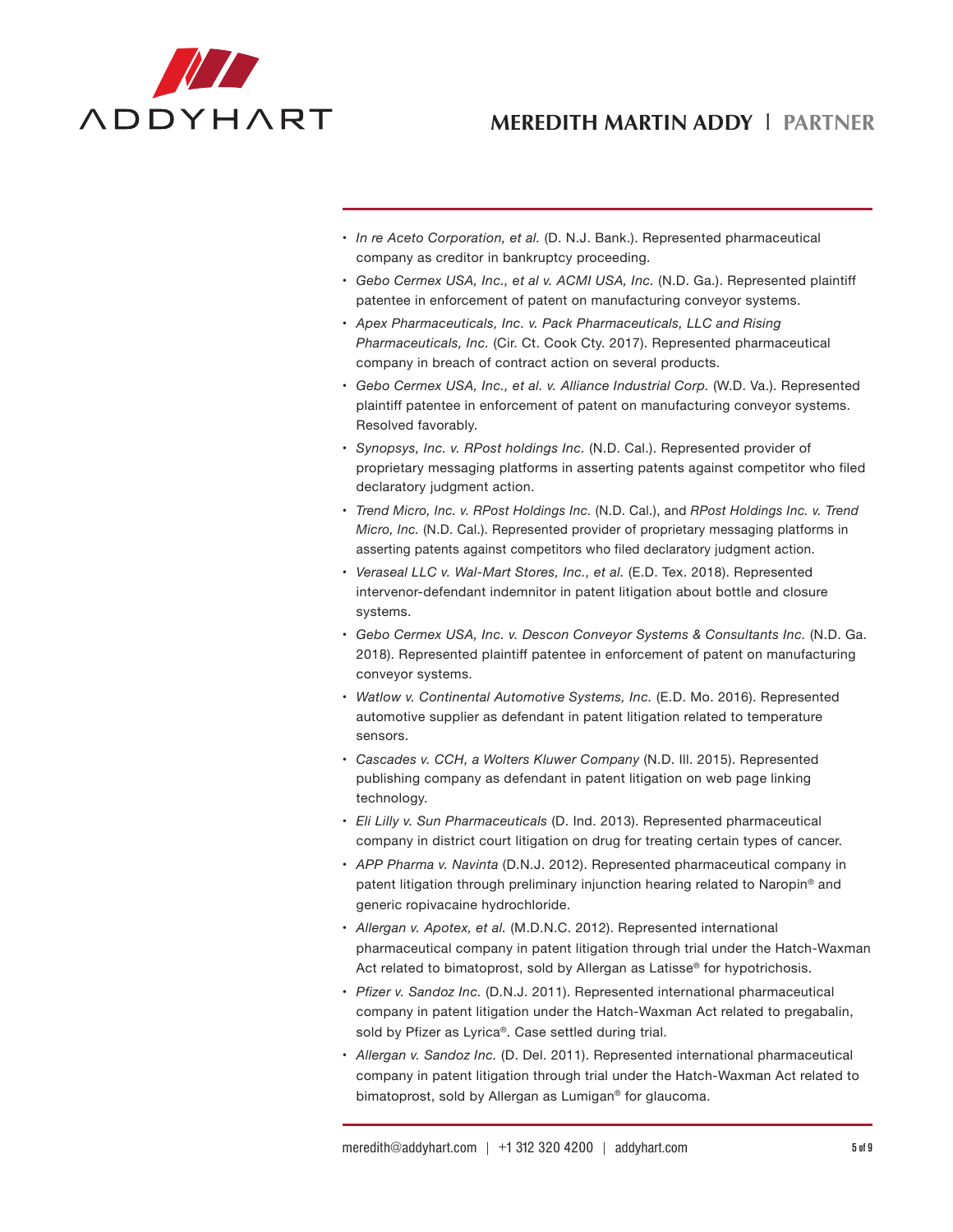

- • *Novo Nordisk Inc., et al. v. Sandoz Inc.* (D.N.J. 2011) and *Sandoz Inc. v. Novo Nordisk, Incorporated, et al.* (E.D. Mich. 2011). Represented international pharmaceutical company in two successive patent infringement cases over the generic drug repaglinide, used in the treatment of Type 2 diabetes and sold by Novo Nordisk under the brand name Prandin®.
- • *Abbott Labs v. Sandoz* (N.D. Ill. 2007). Successfully represented defendant Sandoz on defense of Abbott's temporary restraining order to prevent the sale of cefdinir, the generic of the antibiotic Omnicef®. The district court ruled in favor of our client that the asserted product-by-process claims were not infringed.

### **Representative PTAB Litigations**

- • *Cradlepoint Inc., Dell Inc., Sierra Wireless, Inc. Thales DIS AIS Deutschland GmbH, ZTE Corp., & ZTE (USA) Inc. v. Sisvel International S.A.* (PTAB). Represent global technology provider Thales DIS AIS in nine *inter partes* reviews of various claims relating to wireless solutions in patents of Luxembourg-based patent assertion entity Sisvel and its affiliate 3G Licensing S.A.
- • *Cradlepoint Inc., Dell Inc., Sierra Wireless, Inc. Thales DIS AIS Deutschland GmbH, ZTE Corp., & ZTE (USA) Inc. v. Sisvel International S.A. (PTAB).* Represented global technology provider Thales DIS AIS in six *inter partes* reviews of various claims relating to wireless solutions in patents of Luxembourg-based patent assertion entity Sisvel and its affiliate 3G Licensing S.A.
- • *Alliance Indus. & ACMI Inc. v. Gebo Corp. et al.* (PTAB dismissed). Represented patent owner in defense of IPR petition. The PTAB declined to institute IPR.
- • *Navistar Inc. v. Fatigue Fracture Tech., LLC* (PTAB). Represented respondent in *inter partes* review proceeding on patent for automotive part manufacturing process.
- • *LinkedIn v. DiStefano Patent Trust III* (PTAB dismissed). Successfully represented respondent in *inter partes* review proceeding on web page linking.
- • *In re Fatigue Fracture Tech., LLC* (PTAB). Represented patent owner on appeal of defense of ex parte reexamination relating to automotive part technology.
- • *Elbit Sys. U.S. v. Thales Visionix, Inc.* (PTAB) Successfully defended respondent in *inter partes* review on a patent for inertial navigation system.

#### **Court Appts., Expert or Special Master; Arbitrations**

- • *Shimon Maimon v. Lockheed Martin Corporation.* Represent inventor Shimon Maimon of NetzVision in JAMS arbitration against Lockheed Martin Corporation for breach of IP licensing agreement and patent infringement relating to infrared sensor technology. Pending.
- • *Nuance Communications, Inc. v. ABBYY Software House, Lexmark and eCopy, Inc.* (N.D. Cal. 2014). Appointed special master to develop reports and recommendations on the Court's orders re: claims and terms to be adjudicated in litigation involving multiple patents related to optical character recognition technology, scheduling orders and submission of late prior art.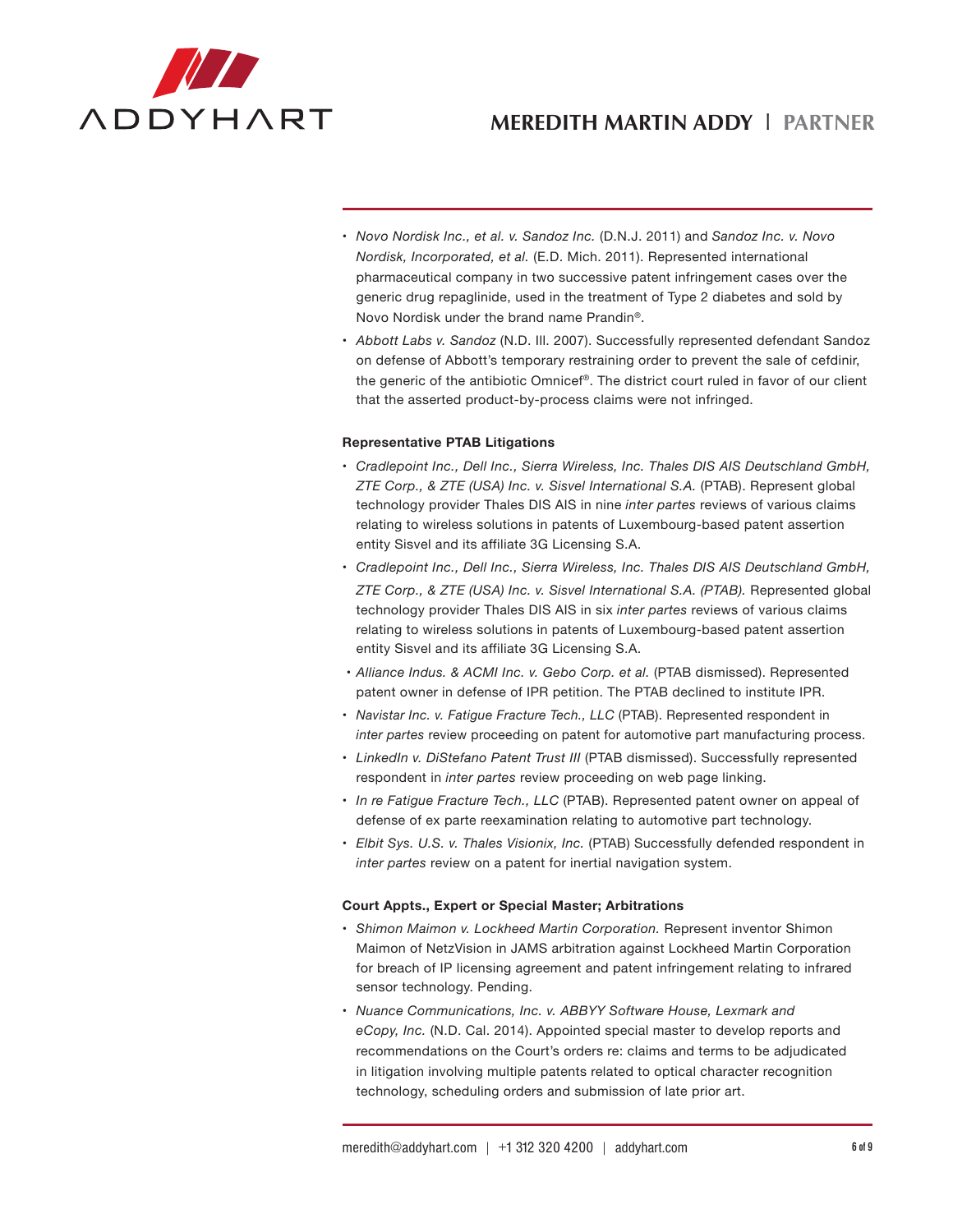

- • *Protegrity v. Ingrian Networks, Inc.* (D. Conn. 2013). Court-appointed technical advisor in database security case to assist court in decisions relating to litigation, including but not limited to discovery; claim construction; dispositive motions; explaining technologies at issue and the scope and content of asserted patents; prior art; procedures before the USPTO; and, explaining the function and operation of accused products.
- • *Urologix, Inc. v. Prostalund AB.* (E.D. Wis. 2003). Court-appointed assistant to the district court to prepare recommendations with respect to patent claim construction and summary judgment in patent litigation concerning a medical device. Reconsideration of the decision was denied.
- • *Omega Mfg. Corp. v. Valley Tissue Pkg.* (E.D. Wis. 2002). Court-appointed special master in connection with patent claim construction hearing. Prepared claim construction decision and recommendations adopted by the district court on discovery motions in patent litigation relating to packaging of paper products.
- • *Microelectronic Modules v. Maxim Integrated Prods.* (E.D. Wis., filed 2001). Court appointed expert in connection with the preparation of patent claim construction recommendations and summary judgment recommendations to the district court in patent litigation concerning electrical circuitry.
- • *Allen-Bradley Co. v. DataLink Techs.* (E.D. Wis. filed 1997). Court-appointed assistant to the district court in connection with preparation of recommendations regarding patent claim construction and summary judgment in complex patent litigation involving patents relating to programmable controllers for integrating multiple computer systems.
- • *HK Systems, Inc. v. Mannesmann Dematic Rapistan Corp.* (E.D. Wis. Filed 2000). Court-appointed expert assistant on claim construction issues and summary judgment motions on patents for automatic guided vehicles. Prepared recommendations on claim construction and multiple summary judgment motions.

## **Articles & Presentations**

- • Event Co-Chair. Discussion of Current State of Patent Litigation. Hosted conversation with Judge Ryan T. Holte, U.S. Court of Federal Claims. IPWatchdog Patent Masters Litigation 2022. 23–24 May 2022.
- Panelist. "Winning Alice and Mayo at the District Courts and on Appeal." IPWatchdog Patent Masters Litigation 2022. 23–24 May 2022.
- Presenter. "The PTAB Tomorrow: Top 5 Most Important Issues Facing the PTAB & New Director in 2022." PTAB Masters 2022. IPWatchdog virtual conference. 24–27 Jan 2022.
- • Panelist. "*Alice v. Mayo:* Dissecting CAFC and District Court Handling of § 101 Absent Congressional Intervention." IPWatchdog Patent Masters Litigation 2021. 7–10 Jun 2021.
- • Presenter. "Litigating in Parallel: Fighting on Multiple Fronts." PTAB Masters 2021. IPWatchdog virtual conference. 22 Apr 2021.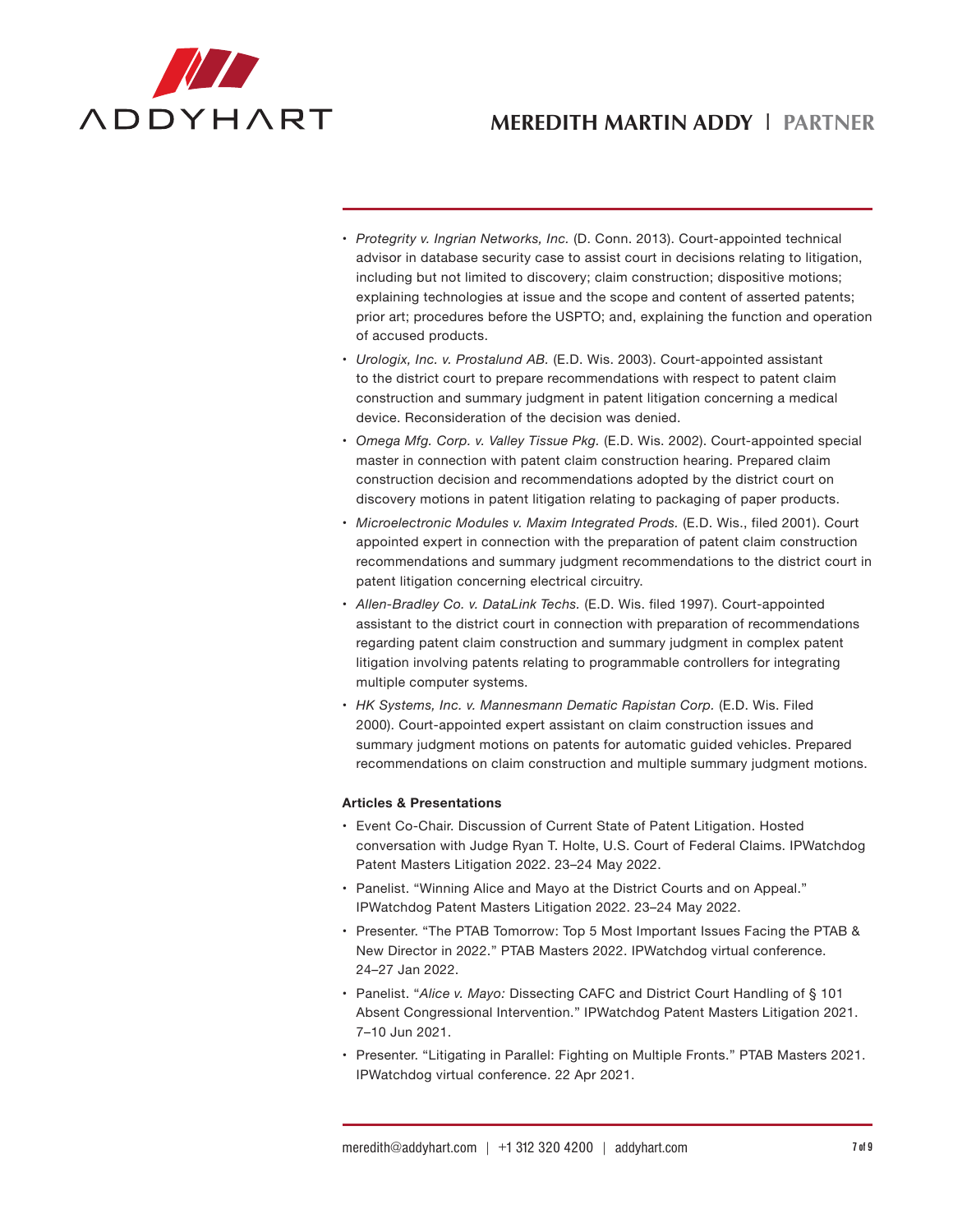

- • Panelist. "Court of Appeals for the Federal Circuit Practice." IP Master Class: Strategies for the Federal Circuit, District Courts, ITC, and PTAB. Virtual Seminar at the University of Illinois Chicago Law School (formerly The John Marshall Law School). 16 Apr 2021.
- • Panelist. "Cross-border disputes and multinational litigation: Issues pertaining to strategic use of international post-grant proceedings, harmonization, discovery disputes, and global settlement/licensing." Leahy Institute of Advanced Patent Studies at The Naples Roundtable (Virtual). 15–17 Feb 2021.
- • Panelist. "CAFC Past, Present and Future." IPWatchdog CON2020 (Virtual). 7 Sep 2020.
- • "Alice at Age Four: Time to Grow Up." *IP Watchdog* 18 Sep 2018.
- Panelist with Bob Steinberg and John A. Dragseth. "PTAB Endgame: The Final Written Decision, Rehearing and Appeals to the CAFC." A program of the Practising Law Institute. USPTO Post-Grant Patent Trials 2018. 16 May 2018 and 28 Sep 2018.
- • "Is There a Light at the End of the Alice Tunnel?" *IP Watchdog* 18 Feb 2018.
- • "A Surreal Endeavor: Asserting Patent Rights in the U.S." *IP Watchdog* 15 Feb 2018.
- "For a Trial Court Peering through the Looking Glass, Everything Appears Abstract." *IP Watchdog* 26 Oct 2017.
- • "Confessions of a Frustrated Patent Attorney: The Telephone Call." *IP Watchdog* 1 Oct 2017.
- • "Request for Amicus Support at Federal Circuit in Evolutionary Intelligence v. Sprint Nextel Corp.," *IP Watchdog* 31 March 2017.

#### **Media Mentions**

- Kass, Dani. "Women Arguing Far Fewer Patent Appeals for Companies Than Men." *Law360* 23 Jun 2021. Features Addy as one of the top five private-sector attorneys arguing majority of patent appeals in nation's highest courts.
- • Hattenbach, Benjamin and Rosalyn Kautz. "A Recurring Problem In Patentability of Computer Software." *Law360* 22 Feb 2018.
- • Schaffer, Robert and Joseph Robinson. "CAFC says PTAB Entitled to Weigh the Credibility of Experts, Ignore Attorney Argument." *IP Watchdog* 18 Feb 2018.
- Brachman, Steve. "Federal Circuit Upholds Thales Motion-Tracking Patent Asserted against U.S. Government for Second Time." *IP Watchdog* 13 Feb 2018.
- • Penton, Kevin. "Federal Circ. Upholds Validity of Motion Tracking IP." *Law360* 6 Feb 2018.
- • Marsh, Richard and Braden Katterheinrich. "New Fed. Circ. Guidance for Patenting Software Inventions." *Law360* 26 Jan 2018.
- • Ashery, Lawrence E. "The Hottest Patent Law Issues of 2017." *Law360* 2 Jan 2018.
- • Schecter, Manny. "Through the Looking Glass: Recent Federal Circuit Decisions Do Not Change the Need for Action on Alice." *IP Watchdog* 11 May 2017.